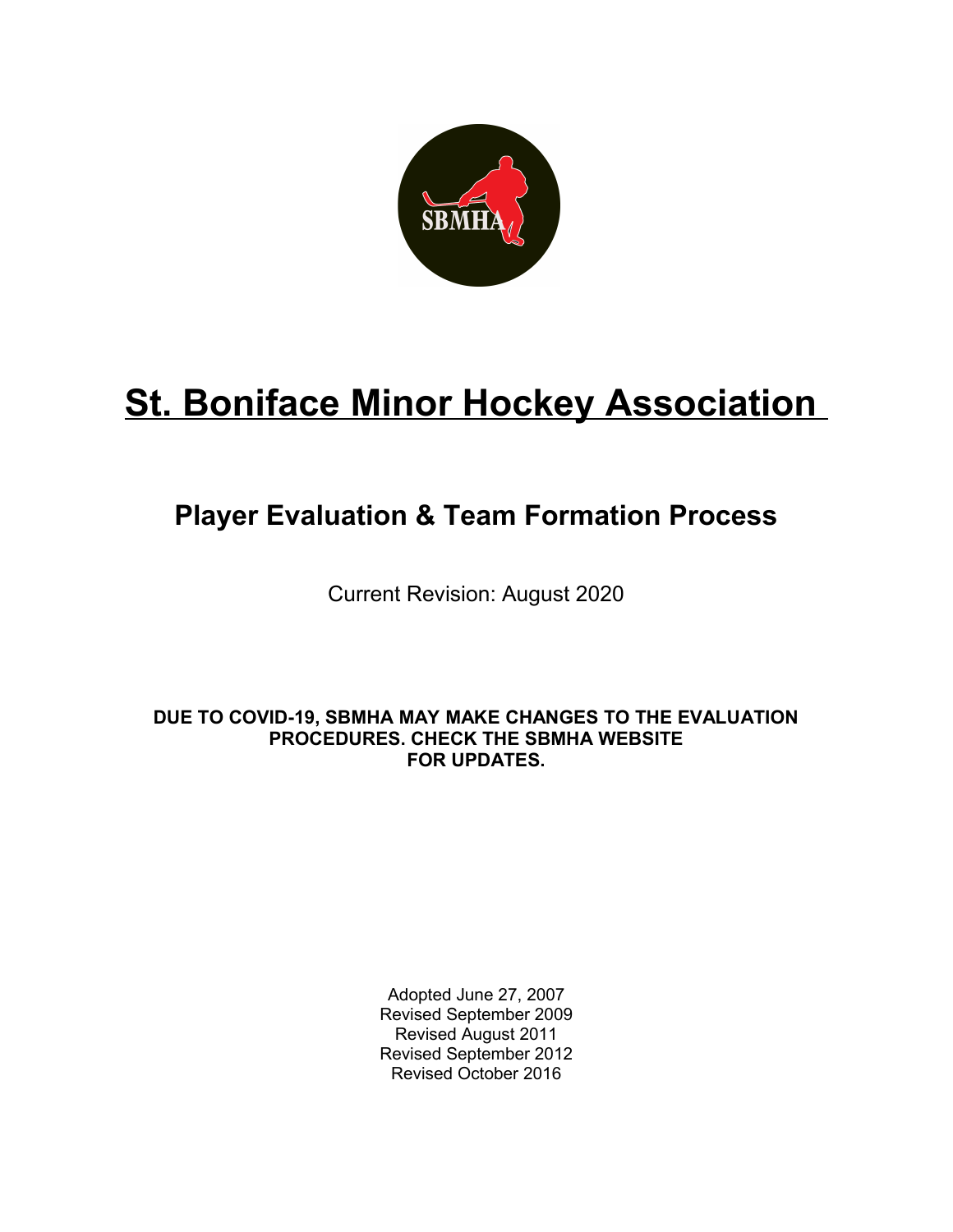#### **St. Boniface Minor Hockey Association** (hereafter referred to as SBMHA)

#### **Player Evaluation & Team Formation Process**

#### **Introduction**

The goal of this document is to provide a well-defined and unified program that establishes procedures regarding key aspects of team formation in accordance with **Hockey Winnipeg Rule Book.**

First and foremost, the **Hockey Winnipeg Rule Book** (Section D, Hockey Zones) requires that teams be "drafted equally according to ability" from within an area association. This forms the basis of the **SBMHA** player evaluation & team formation process, along with the following guiding principles as set forth by **Hockey Canada** & **Hockey Manitoba**:

- To provide a fair and impartial assessment of a player's total hockey skills during the skating and scrimmage sessions
- To ensure that players have a reasonable opportunity of being selected to a team appropriate to their skill levels as determined during the on-ice evaluations of the current year
- To provide coaches with the opportunity and flexibility to build a team based in part on their own coaching philosophy and knowledge of player skills and attitude
- To provide uniformity and consistency in the evaluation process such that player and parent expectations are consistent from year to year as players move through the various levels of the association's programs
- To form teams to maintain balanced and competitive play where the athletes can develop and participate equitably and have fun playing hockey during the season
- To provide feedback in order to develop players

#### **Player Evaluations**

**SBMHA** policy is to use Independent Evaluators to complete player evaluations for players in the U9 Novice A to U18 divisions. This covers all age divisions for "A Hockey" as well as all age divisions of "Direct Entry", and allows for a smooth transition to the city-wide **Hockey Winnipeg** program.

For the U9 Novice A division, this only applies to U9 Novice A. The House League IP program will continue to be used for U9 Novice House League team formation.

For players in the U15 Bantam to U18 divisions, it is usually the responsibility of the Head Coach of each Direct Entry team to evaluate and select the players that form each team, however, **SBMHA** has put Independent Evaluators in place for U15 Bantam and U18 divisions to help with the process by providing feedback and rankings to Head Coaches, as sometimes Head Coaches are not in place at player evaluation time.

**SBMHA** employs a fair and impartial player evaluation process that provides a comprehensive assessment of the skills of each player. An independent company provides personnel who are expected to conduct all on-ice activities in a professional manner. On-ice sessions are held according to predefined practice plans that allow for the effective and developmentally correct assessment of all players. A team of Independent Evaluators, not necessarily affiliated with the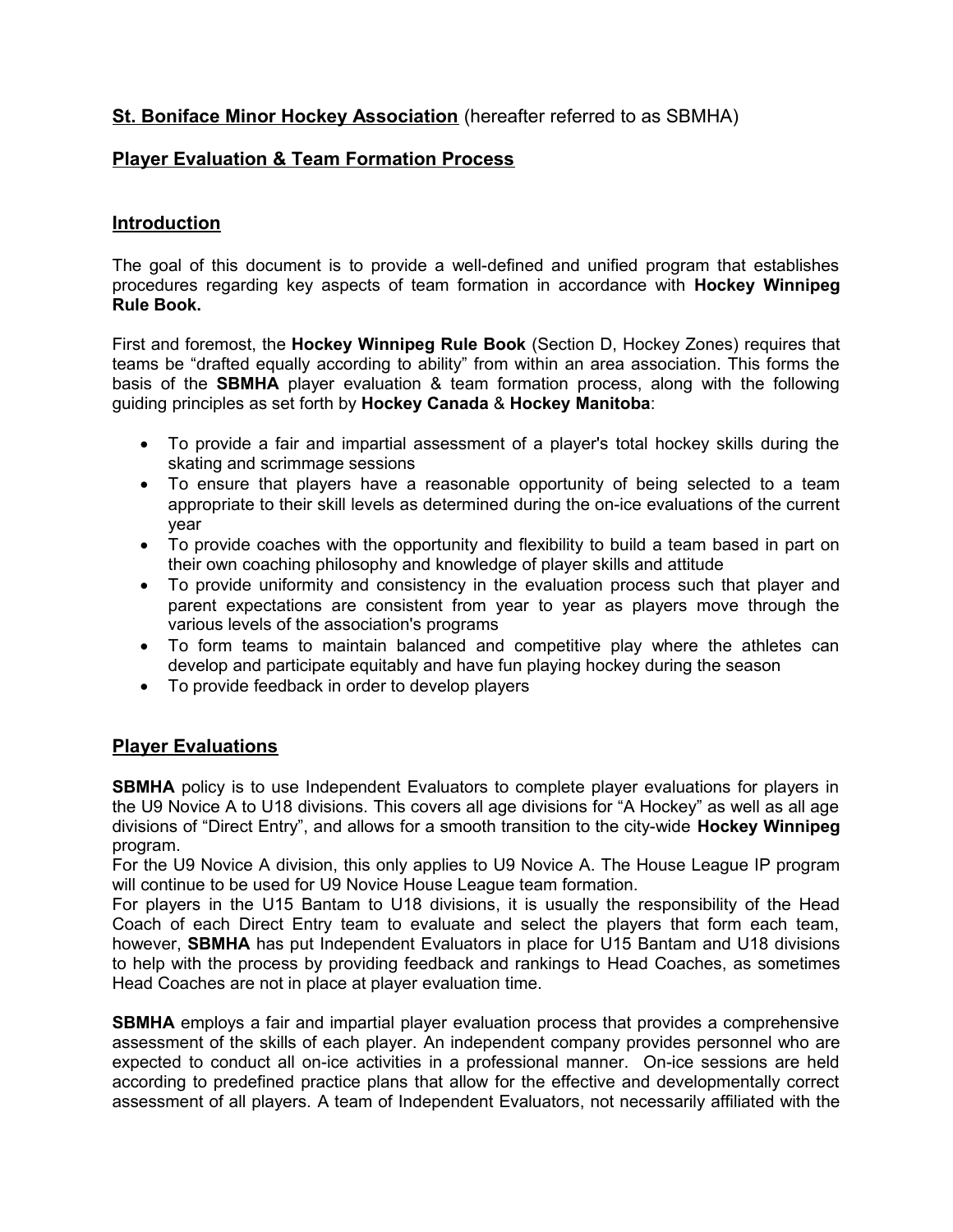on-ice independent company or it's personnel, utilize a thorough player assessment strategy that captures data to complete the evaluation of player skills. The resulting player assessment data and rankings are made available to Head Coaches during team formation. **SBMHA** does not disclose players rankings to anyone outside of the team formation meetings, however, the Independent Evaluator's feedback on your child may be provided at your written request or automatically to all players at **SBMHA**'s sole discretion.

Each year, **SBMHA** will review the performance of the Independent Evaluators and assess whether changes are required to the process or the Evaluating Team.

In order to properly facilitate player evaluations, all minor hockey registration within **SBMHA** boundaries must be completed no later than September  $12<sup>th</sup>$  of any given year.

The **Hockey Winnipeg Rule Book** requires a minimum of two (2) ice sessions be granted to all players who have registered for A1 evaluations. **SBMHA** will conduct a maximum of five (5) ice sessions to determine player rankings which will become the basis for team formation.

For players in the U9 Novice A to U18 divisions, the Independent Evaluators will assess the skills of each player in the following basic areas:

- **Skating: Forward & backward; speed and technique**
- **Passing**: Forehand & backhand; technique, control and vision
- **Puck Control**: Open ice & confined space; ability to maintain control of the puck
- **Shooting**: Technique, accuracy and velocity
- **Game Understanding:** Player understands positional play, communicates with teammates, player has the ability to read and react and displays a strong 'hockey sense'
- **Intangibles:** Work ethic and desire, behavior (good and bad), leadership

Goaltenders will be assessed according to the following criterion:

- **Stance: Balance & mechanics**
- **Mobility**: Skating, shuffling and T-pushing
- **Positioning**: Centre line, adjustments, square to puck and post mechanics
- **Saves**: Execution and rebound control
- **Game Situations**: Recovery techniques, body balance, read & react
- **Intangibles**: Work ethic and desire, behavior (good and bad), focus & anticipation

Please note the above criterion will be applied and assessed as appropriate for each age division. Players will receive an aggregated score based on the Independent Evaluator's assessment of the above skills. Players will be ranked by score and this will serve as a guide when conducting team formation.

Head Coaches will make their own assessments of the players skills and use them during the team formation process.

After each ice session, players may be reassigned to different groups to facilitate further evaluation of skills. Such reassignments will take place according to the assessments performed by the Independent Evaluators and under the supervision of the SBMHA Director of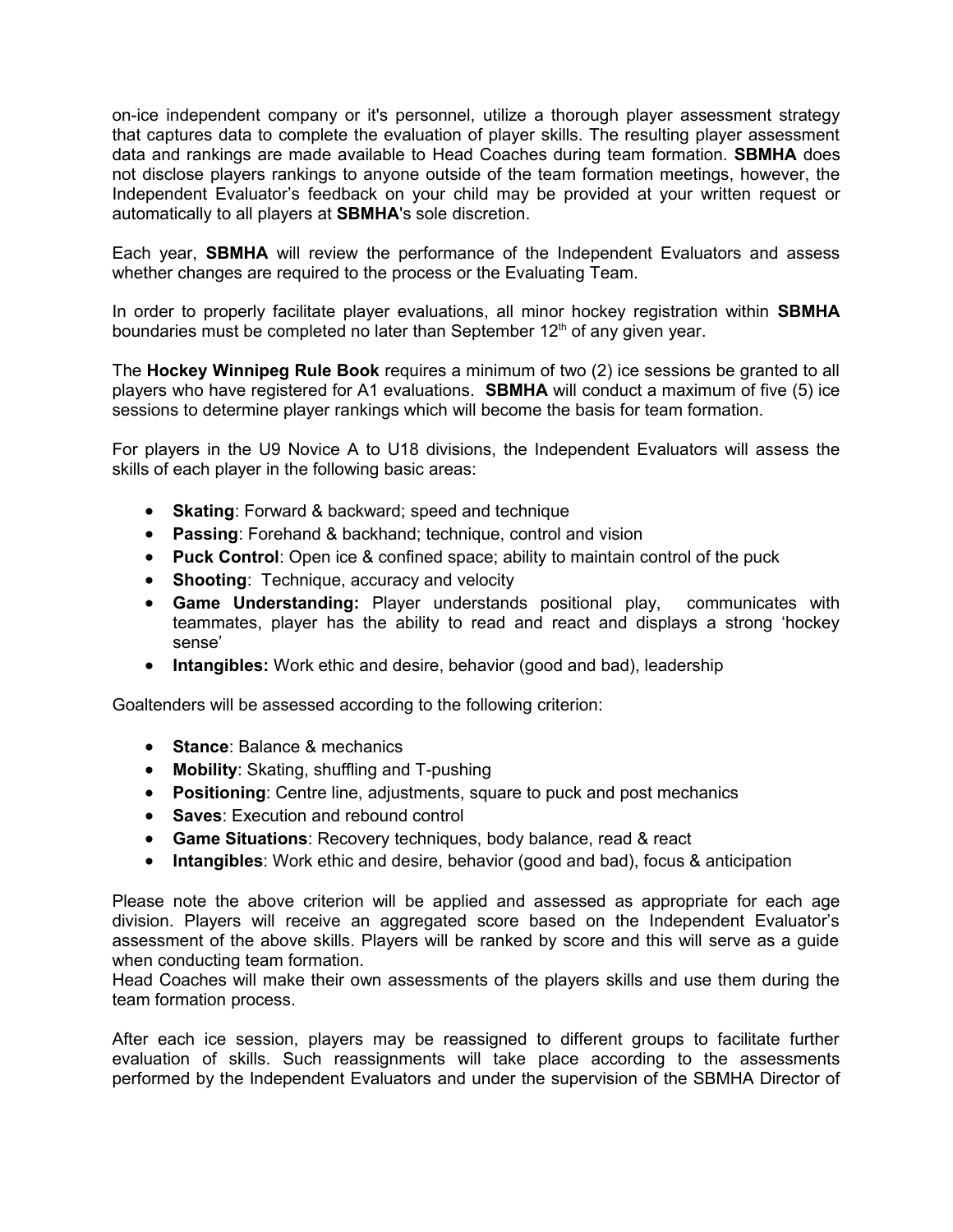Player / Coach Development. Any such reassignment does not exclusively determine the team to which the player is ultimately assigned.

In the U15 Bantam and U18 divisions, all on-ice evaluations shall be conducted without body checking for the first 50% of the player evaluation ice times. Body checking will be permitted, for the second 50% of the player A1 evaluation ice times, once the initial groups have been reassigned according to the Independent Evaluators recommendations.

**SBMHA** strives to meet the needs & interests of all players in our area association. To that end, should a family feel that playing at a higher level of hockey is not right for their child, please advise the SBMHA Vice President by email at [vicepresident@sbmha.ca.](mailto:vicepresident@sbmha.ca) The SBMHA Vice President will advise the appropriate A-Chair and President of the request and this will be taken into consideration for team formation.

#### **Team Formation**

As previously stated, **Hockey Winnipeg Rule Book** (Section D, Hockey Zones) requires that teams be "drafted equally according to ability" from within an area association. With this in mind, the following processes have been established for team formation.

All players in the U9 Novice to U18 divisions will be assessed by Independent Evaluators to help determine their placement on the appropriate team for their skills & abilities – ie. A1, A2 or A3. Players that are not selected to a U9 Novice A team, or those who may decide not to try out for U9 Novice A, will be automatically assigned to their respective U9 Novice House League team.

Depending on the number of goaltenders and the caliber of goaltenders participating in the player evaluations for each age division, teams will be required to carry 1 or 2 goalies. This determination will be made by **SBMHA** prior to team formation. Goaltender selection will take place in conjunction with player selection during the team formation process.

According to the **Hockey Winnipeg Rule Book**, the specific number of A1, A2 & A3 teams to be formed is determined by the total number of players registered with **SBMHA** in each age division. These rules take into consideration the minimum and maximum roster sizes as defined by the **Hockey Winnipeg Rule Book**. All roster size determinations will be completed by **SBMHA** prior to the team formation process and according to the **Hockey Winnipeg Rule Book**.

Where more than one team is formed at a particular age & level, each team will carry the same number of players & goaltenders, to the extent the number of players mathematically allows this to be accommodated.

#### **The Team Formation Process**

At the conclusion of the player evaluation process, all players will be ranked within their age division. This data will be provided to Head Coaches at a team formation meeting held for each age division. Every team formation meeting will include a representative of the Independent Evaluator team or the SBMHA Director of Player / Coach Development, the Head Coach of each team, a Member of the SBMHA Executive and the A-Chair. If the SBMHA Executive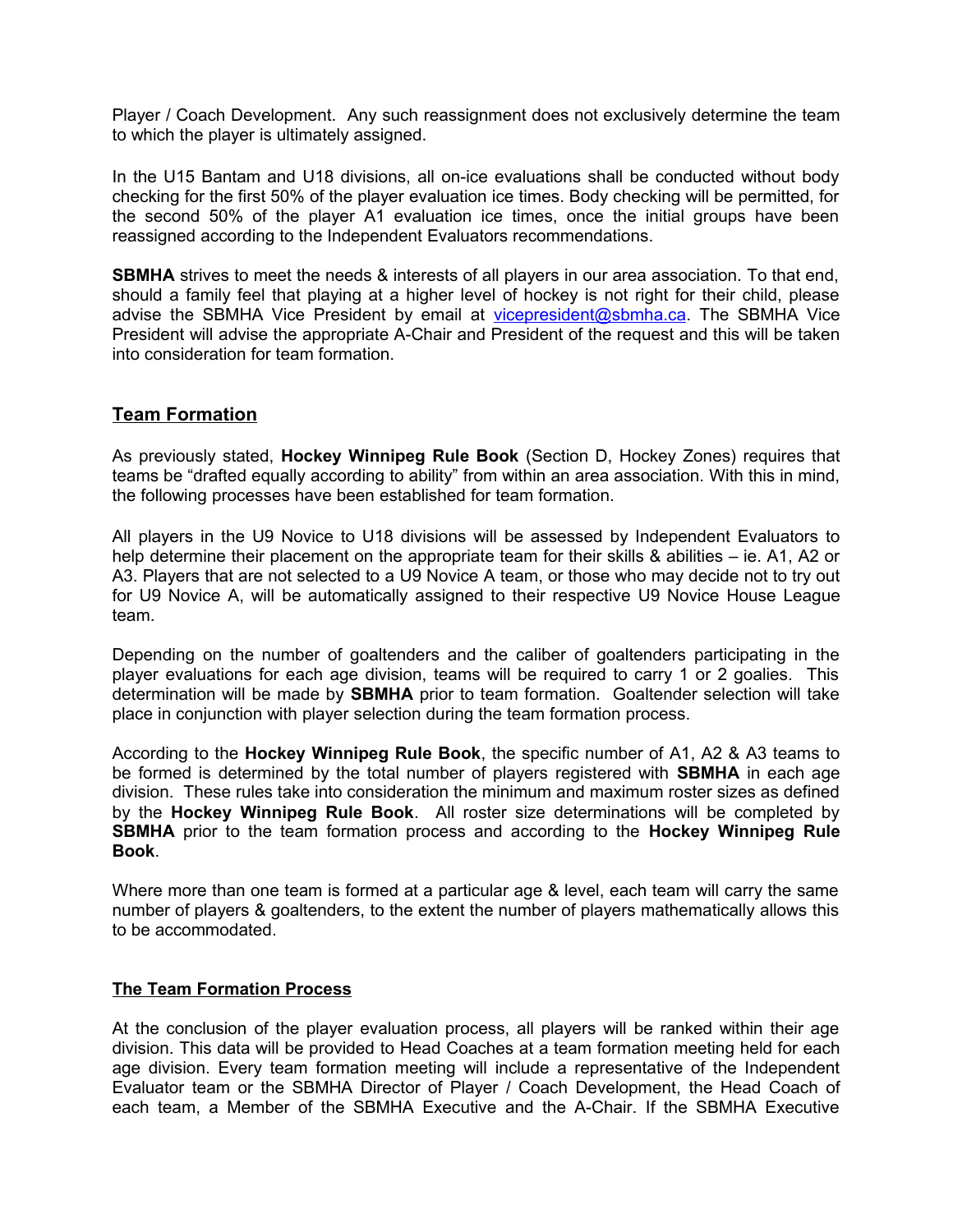Member and/or the SBMHA Director of Player / Coach Development and/or A-Chair have a child available for selection during the team formation of that age and are not the Head Coach for one of the teams, they shall vacate the room and another representative of the Independent Evaluator team, SBMHA Executive or A-Chair, depending on role in conflict, shall preside over the team formation meeting on their behalf.

When team formation takes place, it is **SBMHA** policy that the only coaches allowed in the team formation meeting shall be the Head Coaches approved by **SBMHA**. There are no exceptions to this policy.

**SBMHA** policy dictates that Assistant Coaches and Managers are only to be selected by Head Coaches upon the conclusion of the team formation meeting. There are to be no prearranged team official selections.

At the start of the team formation meeting for the U9 Novice A through U13 Peewee age divisions, the Independent Evaluators Representative, under the supervision of the SBMHA Director of Player / Coach Development, will first identify 50% of the players who *must* play at the A1 level, based specifically on the ranking from the player evaluation process. The balance of each team will be formed by Head Coach selection from all remaining players at that age division. Please see the tables at the end of this document for sample team formation scenarios for various roster sizes.

In the event there is no Head Coach assigned to a team or if the assigned Head Coach is unable to attend the team formation meeting for any reason, the Team Formation Members will make the player selections for that team, at the meeting, based upon the Independent Evaluator's ranking information.

For the U15 Bantam and U18 divisions, the Independent Evaluator's rankings and evaluations shall act as guidelines only, the teams shall be formed solely (100%) by Head Coach selections , with the full support and consent of **SBMHA**. All other aspects of the team formation process shall apply.

In the event there is only one (1) team in a division, The Head Coach of that team will form the team in accordance with the team formation process.

**A1 Player Draft:** In the event there are two (2) or more teams in a division, there will be a player draft using the following directions. To start the team formation process for each age division, the A1 Head Coaches will meet to form the A1 teams. At the outset of each team formation meeting, the children of the Head Coaches will be assigned to the corresponding teams. To ensure fair and balanced teams, the Head Coach whose child is ranked lower in the overall ranking will make the first player selection. If there is; no Head Coach selected or present, a non-parent Head Coach or, the Head Coach's child is a goaltender, the first selection will be decided by a coin toss.

The Head Coach with the first selection will choose any one player from the identified list of 50% of players that must play at the A1 level or may select any other player available at that age division. The next Head Coach will choose any two players with the stipulation that; at no point can the total number of players selected from outside the 50% of players that must play at the A1 level exceed the number of Head Coach selections available for the roster size in play, according to the Team Formation Scenarios table located at the end of this document. Player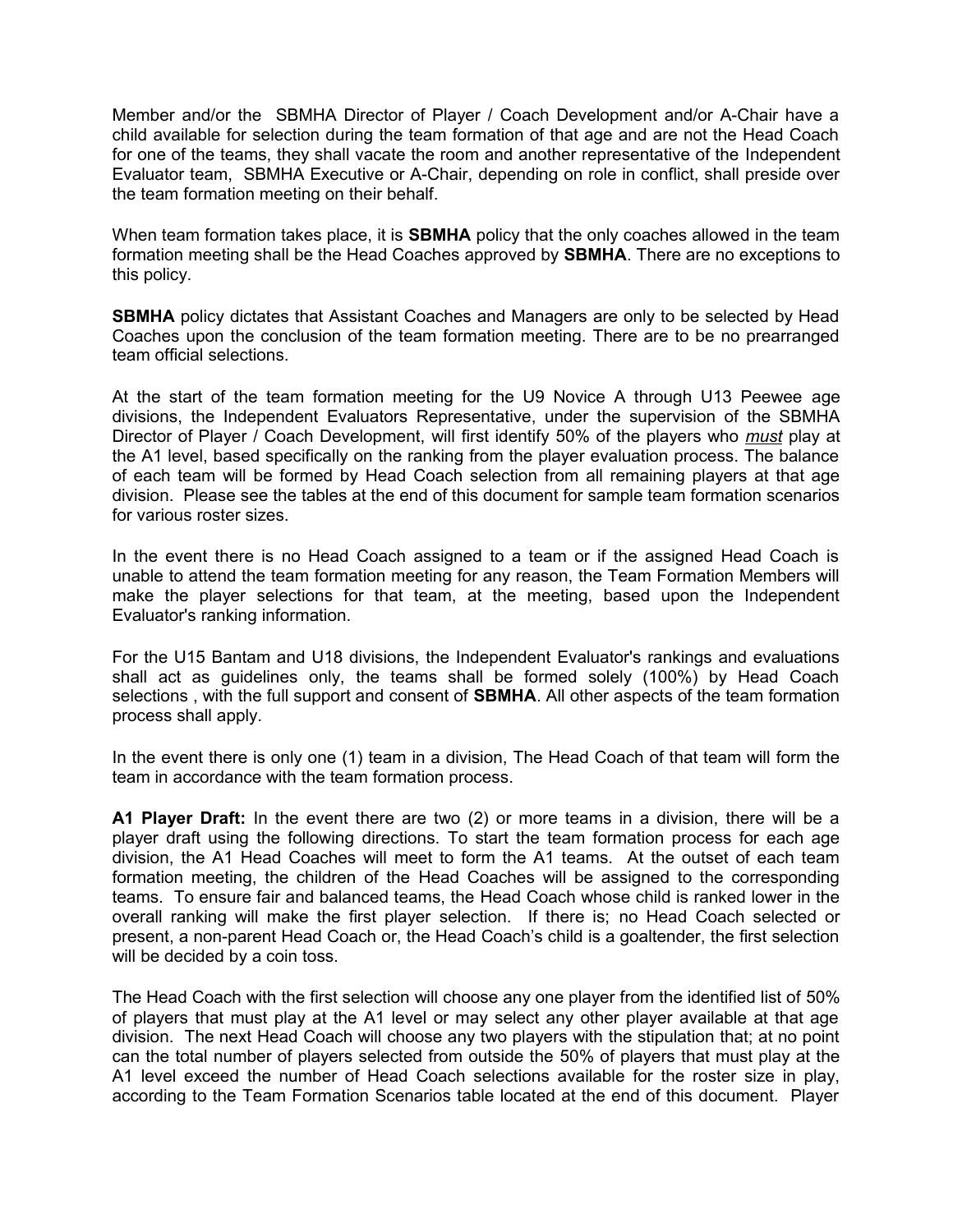selection will continue in alternating sequence - two players at a time - until the prescribed roster size has been attained. For clarity, all players in the identified list of 50% of players that must play at the A1 level will be assigned to the A1 teams. No team formed shall have more Head Coach selections than as permitted by the team formation scenario currently in play.

In the case where three or more teams are being formed, the process for selecting players will be slightly different. In this situation only, the Head Coaches (HC) will select players using the following snake draft sequence: HC 1, HC 2, HC 3, HC 3, HC 2, HC 1, HC 1, HC 2, HC 3, etc. The rules around the 50% of players that must play at A1, as noted above, will continue to be applied. Throughout this process, Head Coaches will have the ranking information of all players to assist with team formation.

Once the players have been assigned, goaltenders will be assigned.

**A1 Goaltender Draft:** All goaltenders in each age division will be ranked according to the assessment completed by the independent Evaluators. Next, the Independent Evaluators, under the supervision of the SBMHA Director of Player / Coach Development, will identify 50% of the goaltenders that must play at the age & level of team being formed.

When two teams are being formed, the Head Coach who *did not* select the first player will be first to select a goaltender and must choose one goaltender from the list of eligible goaltenders (from the 50% group that must play at the level of team being formed). The next Head Coach will choose one or two goaltenders from the group. The final goaltender, if there are four goaltenders, will be selected by the first Head Coach. Note: this process assumes there can be more than one goaltender per team, for the division and level of teams.

In the case where only one goaltender per team is to be selected, as determined by **SBMHA**, they will be done by Head Coach selection, in the reverse sequence from initial player selection.

When three or more teams are being formed, the process for selecting goaltenders will be slightly different. In this situation only, the Head Coaches (HC) will select goaltenders, in the reverse sequence from initial player selection, using the following snake draft sequence and where HC1 can pick only one goaltender to start the draft, but all other Head Coaches can choose one or two goaltenders as numbers dictate: HC1, HC2, HC3, HC3, HC2, HC1. The rules around the 50% of goaltenders that must play at A1, as noted above, will continue to be applied.

**A2 Player and Goaltender Draft:** Once the A1 teams have been formed, the Independent Evaluators, under the supervision of the SBMHA Director of Player / Coach Development, will then identify 50% of the players and goaltenders who must play at the A2 level, again based specifically on the ranking from the player evaluation process. A new team formation meeting will be conducted to form the A2 teams, following the same process as the A1 Player and Goaltender draft.

**A3:** Players not selected for an A1 or A2 team will be assigned to an A3 team. If there are to be two (2) A3 teams, then the same draft style selection as outlined above will be used to form the teams.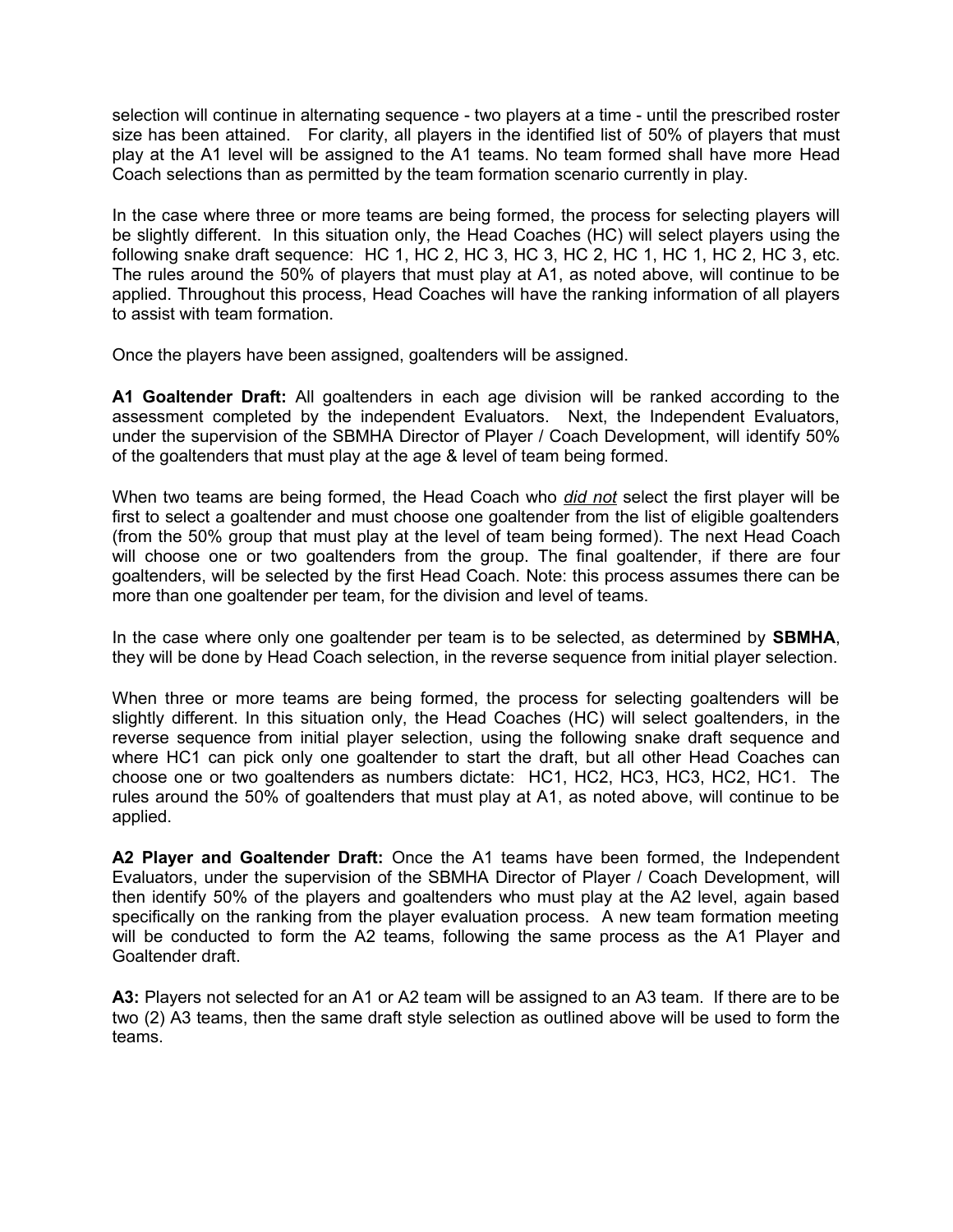Upon completion of the team formation meeting for each age division and level, the SBMHA A-Chair will make a copy of the rosters and ensure all meeting participants, including Head Coaches, sign off to confirm team formation was conducted according to the rules defined above. Copies of the roster will be forwarded to the Head Coaches and the SBMHA Registrar.

Upon completion of the team formation meeting for each age division, the Head Coaches will notify their players of team placement by phone call, at a prearranged date and time that corresponds with all other Teams at the same age level. In the event there is no assigned Head Coach in place, the SBMHA A-Chair will email notification to the players of that team, and indicate that a Head Coach is still required for that team.

Upon completion of the team formation meeting for each age division, the Head Coaches will make their selections for roster team officials such as Assistant Coaches, Managers, and Safety Person. The Head Coaches must submit the team officials names and other information to the SBMHA Registrar for roster approval and submission to **Hockey Winnipeg.**

Please contact the SBMHA Vice President by email at [vicepresident@sbmha.ca](mailto:vicepresident@sbmha.ca) with any questions or concerns regarding the player evaluation or team formation process. **SBMHA** will have final say regarding player evaluations and/or team assignments.

#### **Coaches**

**SBMHA** recognizes the important role that coaches perform in the development of our children in and out of hockey. As such, it is the duty of **SBMHA** to select the best applicants to become the Head Coach of each team. **SBMHA** reserves the right to confirm or deny coaches at all levels.

Consideration will be given to assign independent Head Coaches outside of the team's parent group; however, since this is not always possible, certain standards must be met by the parent that has applied to coach their child's team.

All coaches must meet the minimum coaching requirements as established by **Hockey Canada**, **Hockey Manitoba** and **Hockey Winnipeg.** All coaches will be subject to a Criminal Background and Vulnerable Sector Check.

All Head Coaches must attend a mandatory meeting (if called by **SBMHA)** prior to the beginning of the player evaluation process. During this meeting, **SBMHA** and the Independent Evaluators Representative will review the processes described in this document to ensure there is a common understanding of player evaluation and team formation.

The process for selecting Head Coaches is to be completed prior to the beginning of the player evaluation sessions. While this is the objective, in some cases a lack of volunteers for Head Coaching positions makes this impossible and potential teams may be formed without a Head Coach in place. In such a case, **SBMHA** will work with the affected parent group to identify a candidate to Head Coach the team. Where a suitable Head Coach cannot be identified, team formation for that age division & level may not be possible. Players in this situation may need to be transferred to another area to play hockey.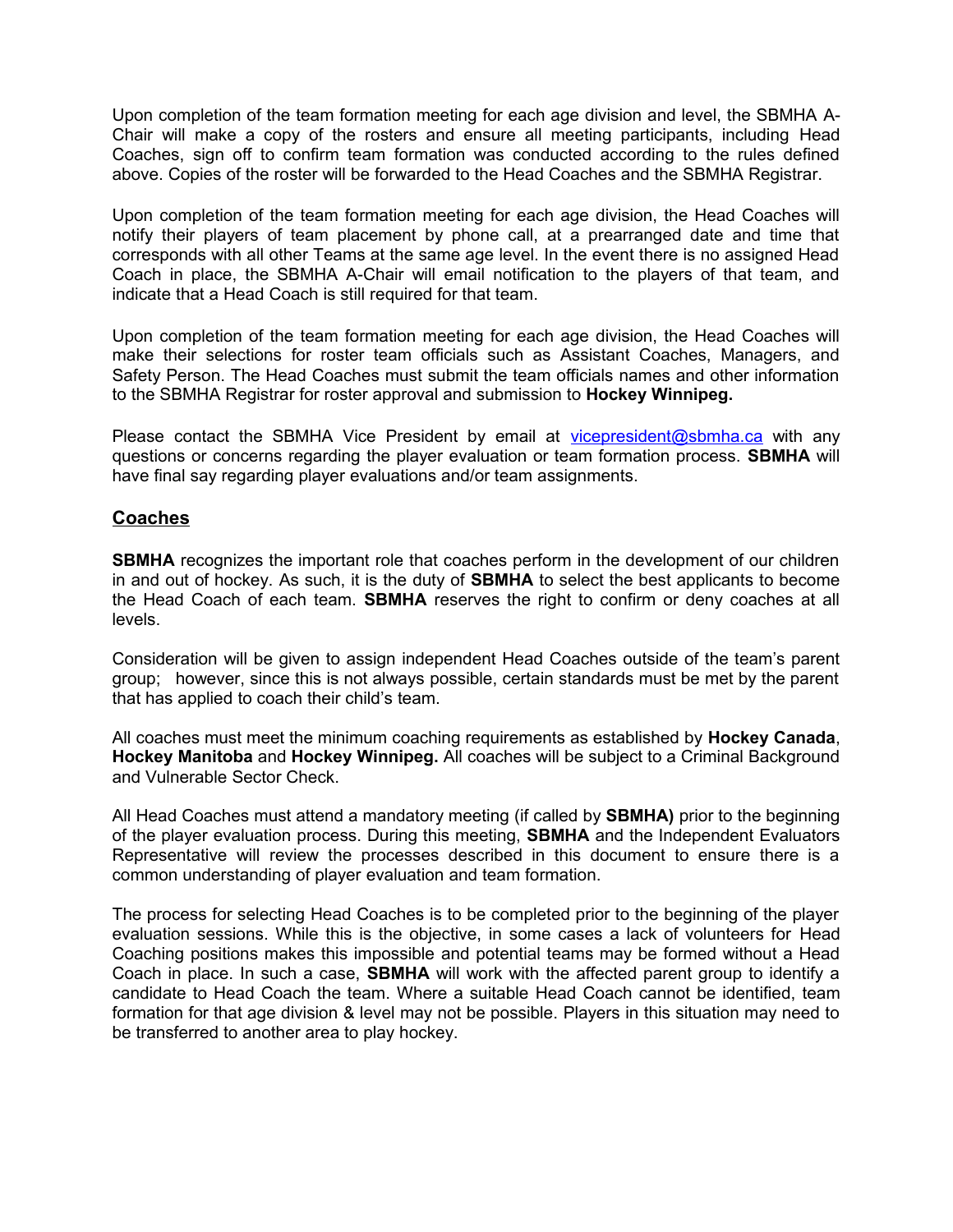Any parent interested in Head Coaching should make their intentions known on or before the time of player registration. An application for Head Coaches can be found online at the **SBMHA** website at [www.sbmha.ca.](http://www.sbmha.ca/)

#### **Team Name & Colors**

All U9 Novice A through U18 A1, A2 and A3 teams registered by **SBMHA** shall be called the **St. Boniface Seals**.

Where there are two (2) teams registered in one age division, one team shall be known as Seals White and the other team as Seals Red.

Where there are three (3) teams registered in one age division, one team shall be known as Seals White, one team shall be known as Seals Red, and the third team shall be known as Seals Black.

Where there are four  $(4)$  teams registered in one age division, one team shall be known as Seals White, one team shall be known as Seals Red, one team shall be known as Seals Black and the fourth team shall be known as Seals Grey.

The colors worn by the St. Boniface Seals are red, white, black & grey. The uniforms were redesigned in 2019 and the crest features the SBMHA Mascot "Celly the Seal" balancing a puck on his nose, along with the iconic landmark of the Esplanade Riel Bridge in the background. Each team will be provided with 2 sets of game sweaters and socks (home & away).

Guidelines and standards regarding all Seals team apparel (jackets, clothing, etc.) will be set by **SBMHA**. Any inquires regarding uniforms and team apparel can be directed to SBMHA Equipment Chair by email at equipment@sbmha.ca.